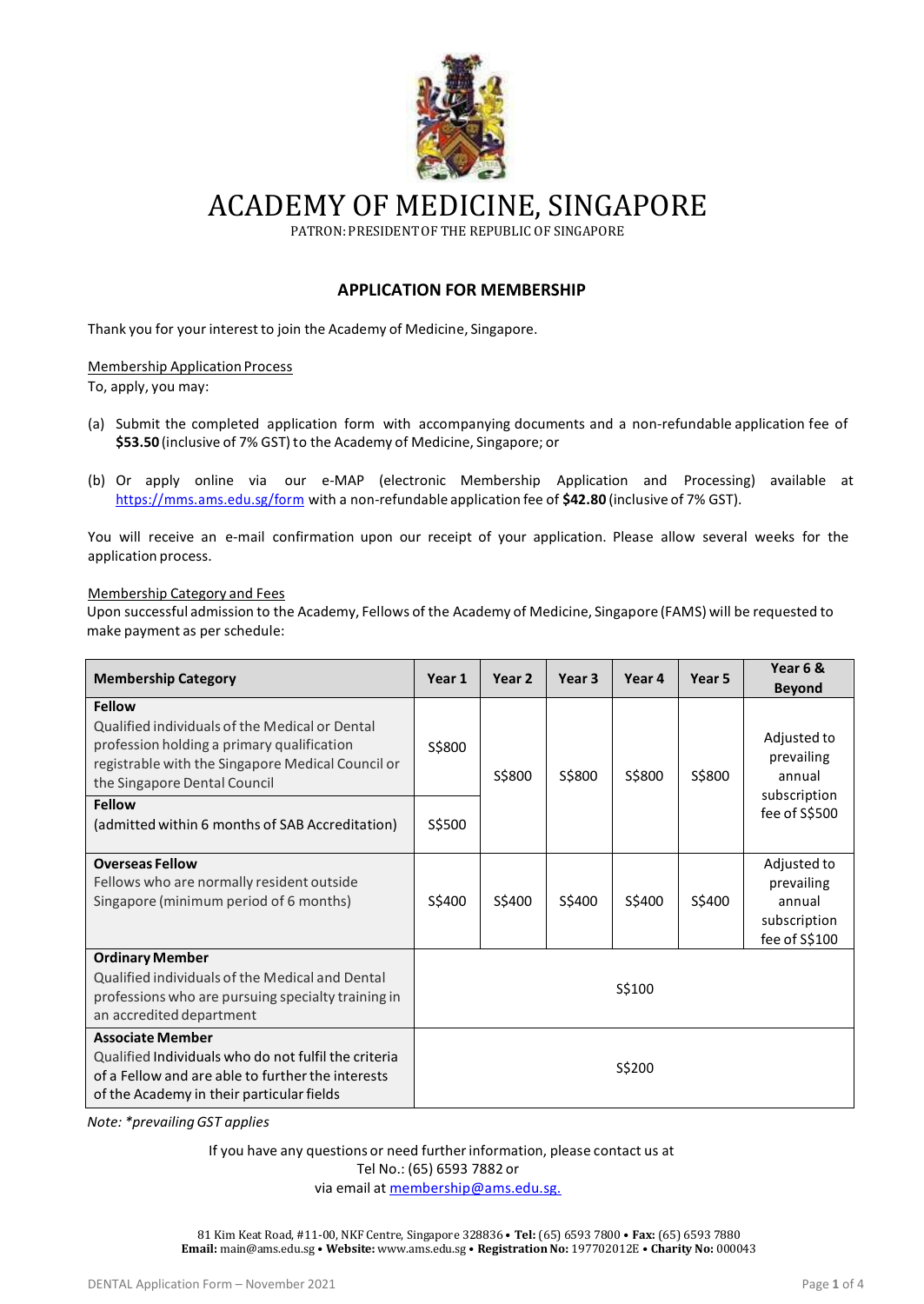## **APPLICATION FORM FOR FELLOWSHIP (DENTAL SPECIALISTS)**

Please choose the appropriate category of membership: □ Fellow (Local) □ Fellow (Overseas) □ Ordinary □ Associate

Please indicate the specialty (specialties) you are registered with the Singapore Dental Council: 1.  $\frac{1}{2}$ (Dual Accreditation, if applicable)

Please indicate the College/Chapter of your specialty (specialties): College: College: College: College: Chapter:

 $\Box$  Please tick here if you do not wish for your photo to be listed in the Find a FAMS Specialist directory.

| A: PERSONAL DETAILS                                                                                                                                                                                                               |                       |                  |                                  |                                      |                                         |  |  |
|-----------------------------------------------------------------------------------------------------------------------------------------------------------------------------------------------------------------------------------|-----------------------|------------------|----------------------------------|--------------------------------------|-----------------------------------------|--|--|
| Surname:                                                                                                                                                                                                                          |                       | Given Name:      |                                  | Salutation:                          | Prof/Assoc Prof/Dr<br>Mr/Ms/Mdm/Others: |  |  |
| NRIC/Passport No:<br>(last 4 digits)                                                                                                                                                                                              |                       | FIN No:          |                                  | DCR No:                              |                                         |  |  |
| Date of Birth:                                                                                                                                                                                                                    |                       |                  | Nationality:                     |                                      |                                         |  |  |
| $\square$ Female<br>Gender:<br>Male<br>□                                                                                                                                                                                          |                       | Ethnic<br>Group: | Chinese<br>$\Box$<br>□<br>Indian | $\square$ Malay<br>$\Box$<br>Others: |                                         |  |  |
| Home Address:                                                                                                                                                                                                                     |                       |                  | Office/Practice Address:         |                                      |                                         |  |  |
| Postal Code:<br>Postal Code:                                                                                                                                                                                                      |                       |                  |                                  |                                      |                                         |  |  |
| Preferred mailing address (tick one):<br>$\Box$<br>Home<br>$\square$ Office                                                                                                                                                       |                       |                  |                                  |                                      |                                         |  |  |
| Tel:<br>(Home)                                                                                                                                                                                                                    |                       | (Office)         | (Mobile)                         |                                      | (Fax)                                   |  |  |
| Email address: (compulsory information)                                                                                                                                                                                           |                       |                  |                                  |                                      |                                         |  |  |
| B: QUALIFICATIONS / POSTGRADUATE STUDIES (Applicant must be registered with Singapore Dental Council)<br>Please attach Certified True Copies of your certificates if they are not listed on the Singapore Dental Council website. |                       |                  |                                  |                                      |                                         |  |  |
| Type<br>(Basic/Post<br>graduate)                                                                                                                                                                                                  | Qualification<br>Year |                  | Conferring Institute             |                                      | Country                                 |  |  |
|                                                                                                                                                                                                                                   |                       |                  |                                  |                                      |                                         |  |  |
|                                                                                                                                                                                                                                   |                       |                  |                                  |                                      |                                         |  |  |
|                                                                                                                                                                                                                                   |                       |                  |                                  |                                      |                                         |  |  |
|                                                                                                                                                                                                                                   |                       |                  |                                  |                                      |                                         |  |  |
|                                                                                                                                                                                                                                   |                       |                  |                                  |                                      |                                         |  |  |
|                                                                                                                                                                                                                                   |                       |                  |                                  |                                      |                                         |  |  |
|                                                                                                                                                                                                                                   |                       |                  |                                  |                                      |                                         |  |  |

ı

Photo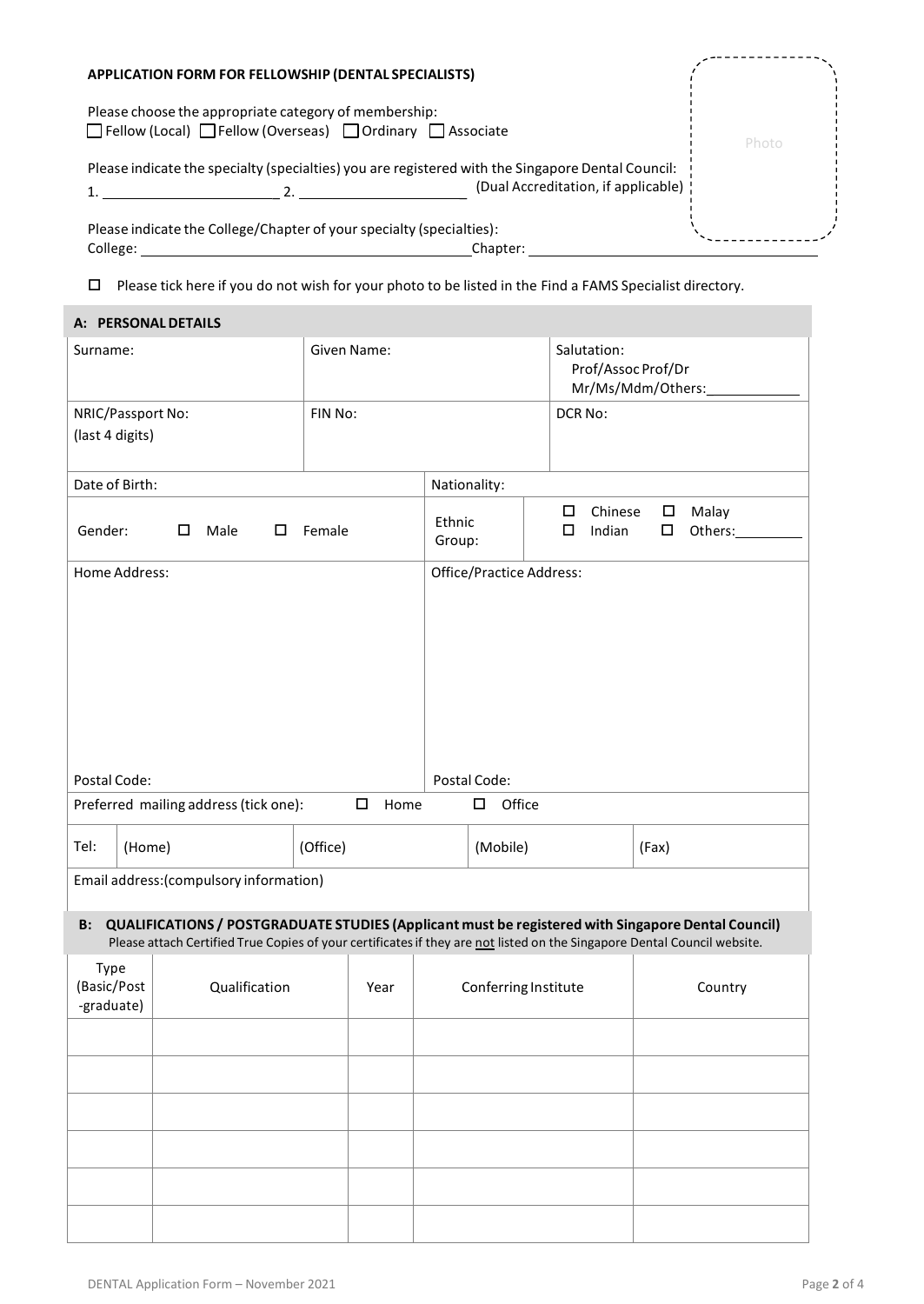| C:<br><b>EMPLOYMENT HISTORY</b><br>Please begin with your most current or last held appointment.                                                                                            |                                                                           |                                                                                                                                                                                                          |      |           |  |
|---------------------------------------------------------------------------------------------------------------------------------------------------------------------------------------------|---------------------------------------------------------------------------|----------------------------------------------------------------------------------------------------------------------------------------------------------------------------------------------------------|------|-----------|--|
| Department                                                                                                                                                                                  | Institution                                                               | Appointment                                                                                                                                                                                              | From | To        |  |
|                                                                                                                                                                                             |                                                                           |                                                                                                                                                                                                          |      |           |  |
|                                                                                                                                                                                             |                                                                           |                                                                                                                                                                                                          |      |           |  |
|                                                                                                                                                                                             |                                                                           |                                                                                                                                                                                                          |      |           |  |
|                                                                                                                                                                                             |                                                                           |                                                                                                                                                                                                          |      |           |  |
|                                                                                                                                                                                             |                                                                           |                                                                                                                                                                                                          |      |           |  |
|                                                                                                                                                                                             |                                                                           |                                                                                                                                                                                                          |      |           |  |
| D:                                                                                                                                                                                          | APPOINTMENTS IN OTHER PROFESSIONAL ORGANISATIONS                          |                                                                                                                                                                                                          |      |           |  |
| Organisation                                                                                                                                                                                | Appointment                                                               | Membership Type                                                                                                                                                                                          | From | To        |  |
|                                                                                                                                                                                             |                                                                           |                                                                                                                                                                                                          |      |           |  |
|                                                                                                                                                                                             |                                                                           |                                                                                                                                                                                                          |      |           |  |
|                                                                                                                                                                                             |                                                                           |                                                                                                                                                                                                          |      |           |  |
|                                                                                                                                                                                             |                                                                           |                                                                                                                                                                                                          |      |           |  |
| E:                                                                                                                                                                                          |                                                                           | REFEREES *Not a direct family member of the applicant and must be a current paid member.<br>List three referees, two of whom shall be Fellows of the Academy of Medicine, Singapore of 5 years' standing |      |           |  |
|                                                                                                                                                                                             | and one of these Fellows shall be in the same specialty as the applicant. |                                                                                                                                                                                                          |      |           |  |
|                                                                                                                                                                                             | Referee 1 (specialty within<br>the same Chapter/College                   | Referee 2                                                                                                                                                                                                |      | Referee 3 |  |
|                                                                                                                                                                                             | with 5 years standing)                                                    |                                                                                                                                                                                                          |      |           |  |
| Name                                                                                                                                                                                        |                                                                           |                                                                                                                                                                                                          |      |           |  |
|                                                                                                                                                                                             |                                                                           |                                                                                                                                                                                                          |      |           |  |
| <b>Practice Place</b>                                                                                                                                                                       |                                                                           |                                                                                                                                                                                                          |      |           |  |
|                                                                                                                                                                                             |                                                                           |                                                                                                                                                                                                          |      |           |  |
| <b>Email Address</b>                                                                                                                                                                        |                                                                           |                                                                                                                                                                                                          |      |           |  |
| WHY DO YOU WANT TO BE A MEMBER OF THE ACADEMY?<br>F:                                                                                                                                        |                                                                           |                                                                                                                                                                                                          |      |           |  |
| 1. How did you hear about AMS?                                                                                                                                                              |                                                                           |                                                                                                                                                                                                          |      |           |  |
| AMS website                                                                                                                                                                                 |                                                                           |                                                                                                                                                                                                          |      |           |  |
| <b>Fellow FAMS</b>                                                                                                                                                                          | <b>JCST</b><br>College/Chapter                                            |                                                                                                                                                                                                          |      |           |  |
| All of the above                                                                                                                                                                            |                                                                           |                                                                                                                                                                                                          |      |           |  |
| 2. Please give us a short narrative as to why you want to become a Fellow of the Academy.                                                                                                   |                                                                           |                                                                                                                                                                                                          |      |           |  |
|                                                                                                                                                                                             |                                                                           |                                                                                                                                                                                                          |      |           |  |
| <b>DECLARATION</b><br>G:                                                                                                                                                                    |                                                                           |                                                                                                                                                                                                          |      |           |  |
|                                                                                                                                                                                             |                                                                           |                                                                                                                                                                                                          |      |           |  |
| I declare that all information and supporting documents submitted in support of this application are accurate.                                                                              |                                                                           |                                                                                                                                                                                                          |      |           |  |
| Signature of Applicant:                                                                                                                                                                     |                                                                           |                                                                                                                                                                                                          |      |           |  |
| Important: The Academy of Medicine, Singapore reserves the right to verify the information submitted on your<br>application form with the academic bodies or the employer(s) listed by you. |                                                                           |                                                                                                                                                                                                          |      |           |  |